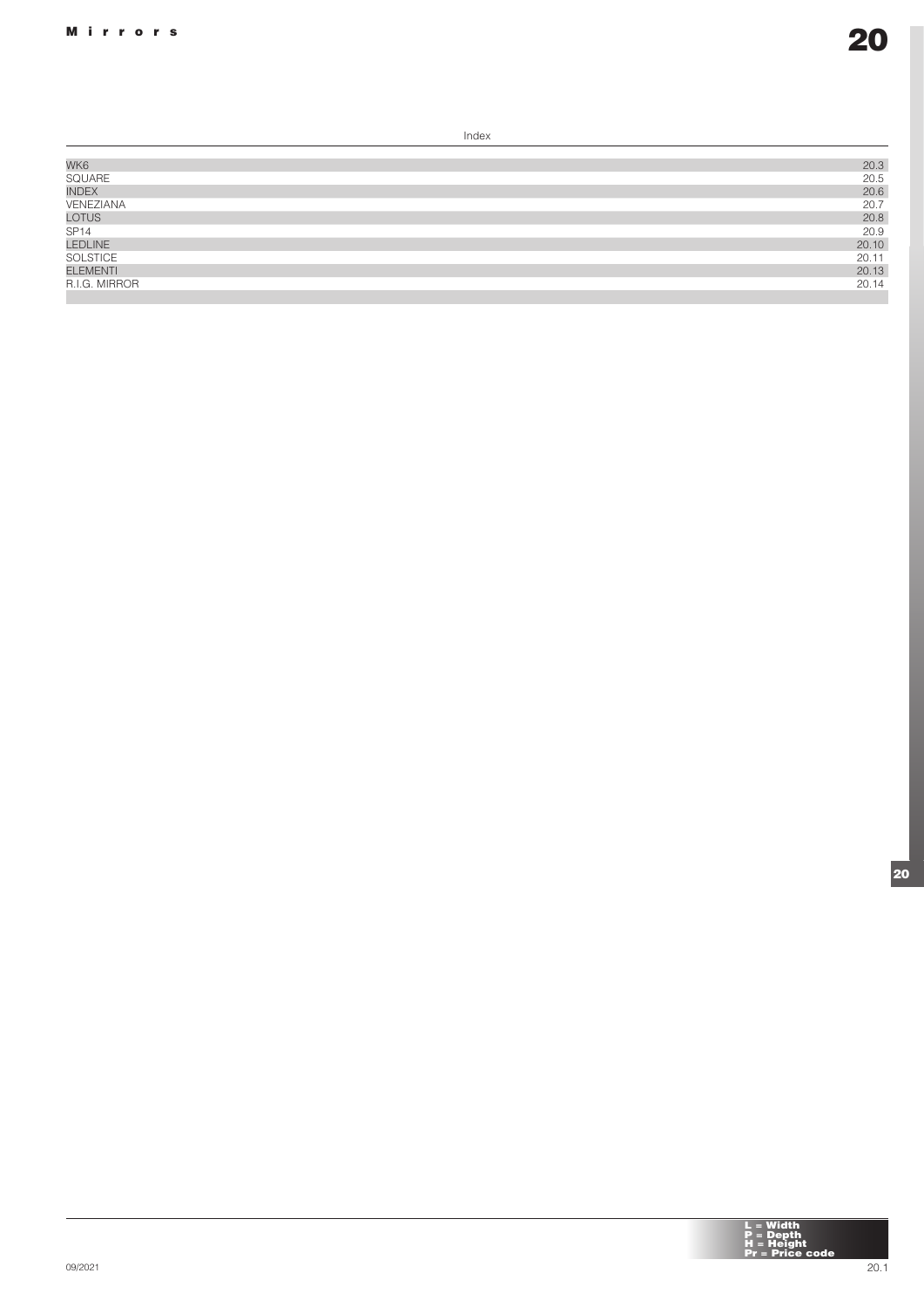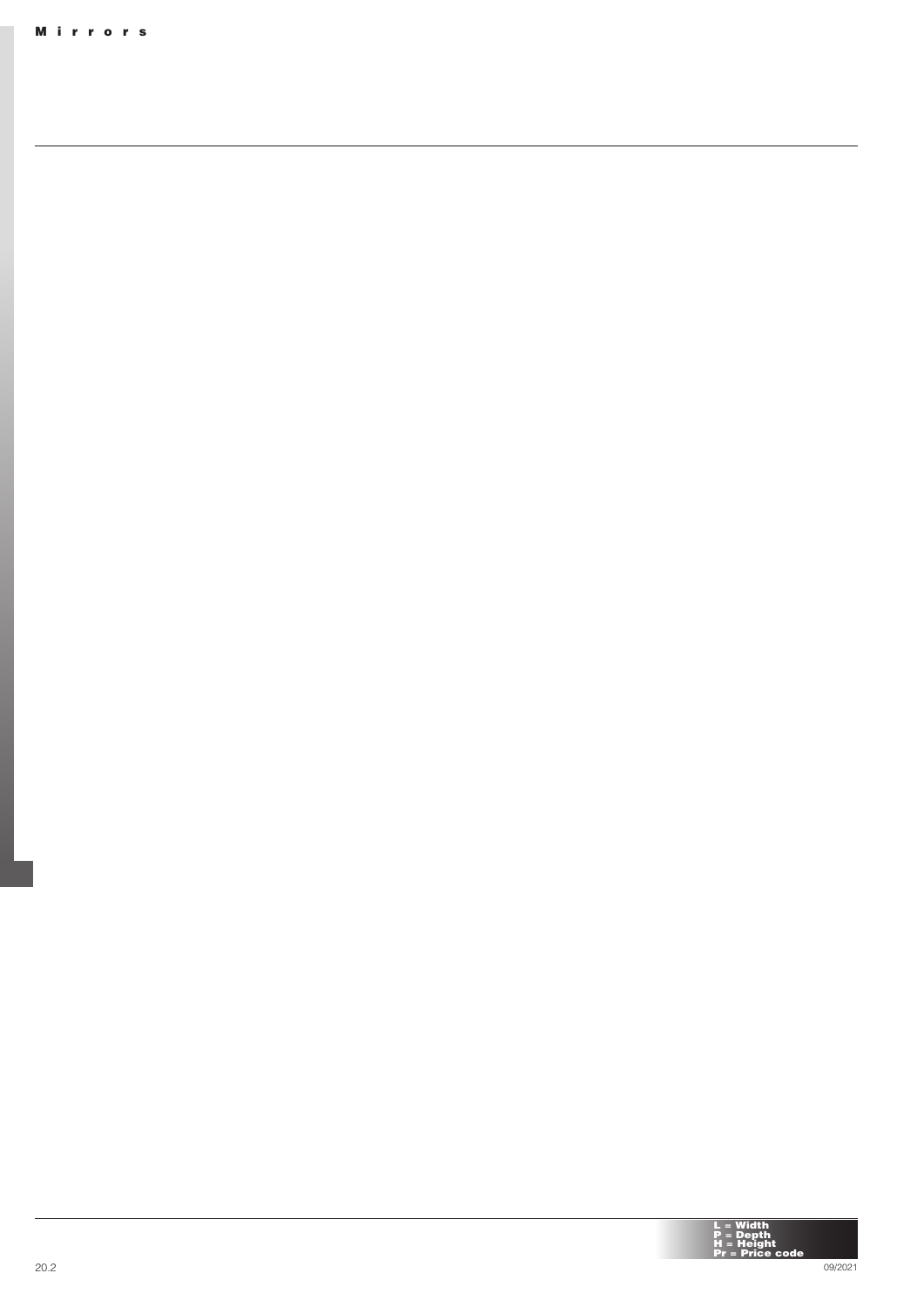|                                                                                                                         |                                                                                                                                                                                                                                                                                                                                                                                                                                                                                                         |                                                 |                     |                                                 |                                                                            | Pr |
|-------------------------------------------------------------------------------------------------------------------------|---------------------------------------------------------------------------------------------------------------------------------------------------------------------------------------------------------------------------------------------------------------------------------------------------------------------------------------------------------------------------------------------------------------------------------------------------------------------------------------------------------|-------------------------------------------------|---------------------|-------------------------------------------------|----------------------------------------------------------------------------|----|
| Customised mirror.<br>200 min.<br>1200 max.<br>200 min.<br>910 min.<br>1510 min.<br>1900 max.<br>1500 max.<br>3000 max. | • Price per square metre.<br>. 23 mm thick aluminium frame. Available versions: naturally anodised, matt white or<br>matt black painted.<br>• Horizontal or vertical assembly possible.<br>• H min 200 mm / max 1200 mm.<br>• Min. possible size: 0,60 m <sup>2</sup> - For smaller mirrors the price has to be considered as<br>that of the minimum size.<br>• A = vertical supporting piece. To L 900 mm: no pieces necessary / from L 901 to<br>1500 mm: 1 piece / from L 1501 to 3000 mm: 2 pieces. |                                                 |                     |                                                 |                                                                            |    |
|                                                                                                                         | L                                                                                                                                                                                                                                                                                                                                                                                                                                                                                                       |                                                 | P<br>23<br>23<br>23 | Н<br>$\overline{\phantom{a}}$<br>$\overline{a}$ | OMAR11<br>OMAR12<br>OMAR13                                                 |    |
| Fixed-sized mirror.                                                                                                     | • 23 mm thick aluminium frame. Available versions: naturally anodised, matt white or<br>matt black painted.<br>• Horizontal or vertical assembly possible.                                                                                                                                                                                                                                                                                                                                              |                                                 |                     |                                                 |                                                                            |    |
|                                                                                                                         | L                                                                                                                                                                                                                                                                                                                                                                                                                                                                                                       | 900<br>1200 23<br>1350 23<br>1500 23<br>1800 23 | P<br>23             | Н<br>900<br>900<br>900<br>900<br>900            | <b>OMAR04</b><br>OMAR05<br><b>OMAR06</b><br><b>OMAR07</b><br><b>OMAR08</b> |    |
| Mirror with single LED bar.<br>н<br>190                                                                                 | • 23 mm thick aluminium frame. Available versions: naturally anodised, matt white or<br>matt black painted.<br>• Lighting: LED.<br>• Max. power: 18 W per linear metre. Colour temperature: 2700 K.<br>· Switch: on wall please arrange switch socket - centred positioned, and relative<br>control switch.<br>• Voltage: 110 ÷ 240 V - 50 ÷ 60 Hz (Europe/USA).<br>• It cannot be rotated.                                                                                                             |                                                 |                     |                                                 |                                                                            |    |
| <b>H</b> 900 mm                                                                                                         | L                                                                                                                                                                                                                                                                                                                                                                                                                                                                                                       | 900                                             | P<br>-23            | Н<br>900                                        | <b>OMAL02</b>                                                              |    |
| H 1200 mm<br>H 1800 mm                                                                                                  |                                                                                                                                                                                                                                                                                                                                                                                                                                                                                                         | 900<br>1200 23                                  | 23                  | 1200<br>1200                                    | OMAL03<br><b>OMAL04</b>                                                    |    |

Europe/USA version. . . . . . . . . . . . . . . . . . . . . . . . . . . . . . . . . . . . . . . . . . . . . . . . . . . . . . . . . . . . . . . . . . . . . . . . . . . 450 23 1800 **OMAL05**

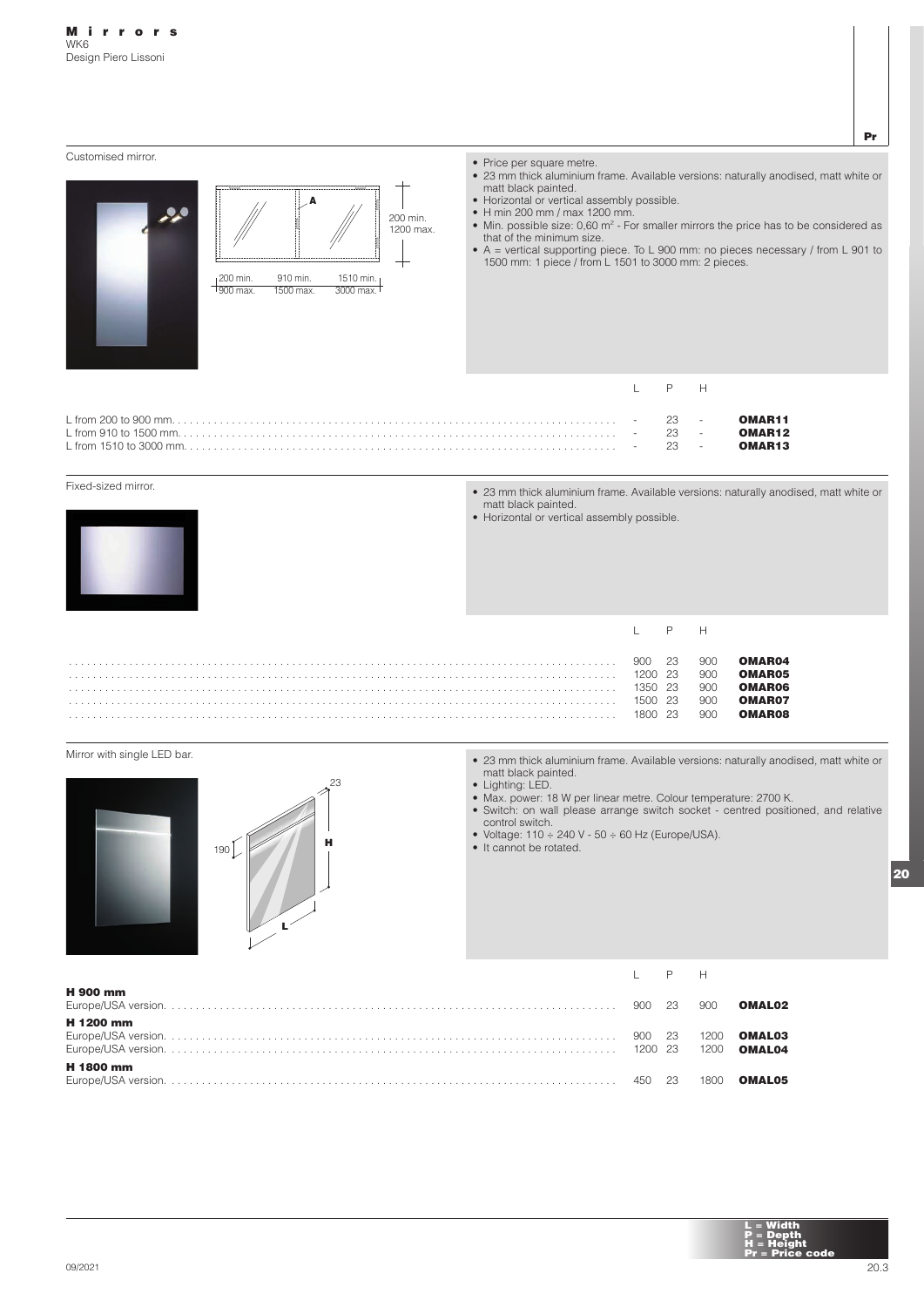| Mirror with double LED bar.<br>م 190<br>190 | • 23 mm thick aluminium frame. Available versions: naturally anodised, matt white or<br>matt black painted.<br>• Lighting: LED.<br>· Max. power: 18 W per linear metre. Colour temperature: 2700 K.<br>• Switch: dimmable button with position LED.<br>• Voltage: $110 \div 240$ V - $50 \div 60$ Hz (Europe/USA).<br>• It cannot be rotated. |                               |   |                      |                            |
|---------------------------------------------|-----------------------------------------------------------------------------------------------------------------------------------------------------------------------------------------------------------------------------------------------------------------------------------------------------------------------------------------------|-------------------------------|---|----------------------|----------------------------|
|                                             |                                                                                                                                                                                                                                                                                                                                               |                               | P | H                    |                            |
| <b>H</b> 900 mm                             |                                                                                                                                                                                                                                                                                                                                               | 1200 23<br>1800 23            |   | 900<br>900           | <b>OMAD01</b><br>OMAD02    |
| H 1200 mm                                   |                                                                                                                                                                                                                                                                                                                                               | 1200 23<br>1500 23<br>1800 23 |   | 1200<br>1200<br>1200 | OMAD03<br>OMAD04<br>OMAD05 |





- Mirror with LED bar + 2 BOCCIA lamps.  **23 mm thick aluminium frame.** Available versions: naturally anodised, matt white or matt black painted.
	- Bar lighting: LED 18 W per linear metre. Colour temperature: 2700 K.
	- BOCCIA lighting: Edison LED, 10 W dimmable (each). Colour temperature: 2700 K.
	- LED switch: dimmable button with position LED.
	- Switch of BOCCIA lamp: dimmable button.
	- Drawn=left (S), mirrored=right (D).
	- It cannot be rotated.

|           |         | H    |                    |     |
|-----------|---------|------|--------------------|-----|
| H 900 mm  |         |      |                    |     |
|           | 1200 23 | 900  | OMAD06             | S-D |
|           |         | 900  | <b>OMAD11</b>      | S-D |
|           | 1800 23 | 900  | OMAD07             | S-D |
|           | 1800 23 | 900  | OMAD <sub>12</sub> | S-D |
|           | 2400 23 | 900  | OMAD08             | S-D |
|           | 2400 23 | 900  | OMAD <sub>13</sub> | S-D |
| H 1200 mm |         |      |                    |     |
|           |         | 1200 | OMAD09             | S-D |
|           | 900 23  | 1200 | OMAD <sub>14</sub> | S-D |
|           | 1200 23 | 1200 | OMAD <sub>10</sub> | S-D |
|           | 1200 23 | 1200 | OMAD <sub>15</sub> | S-D |

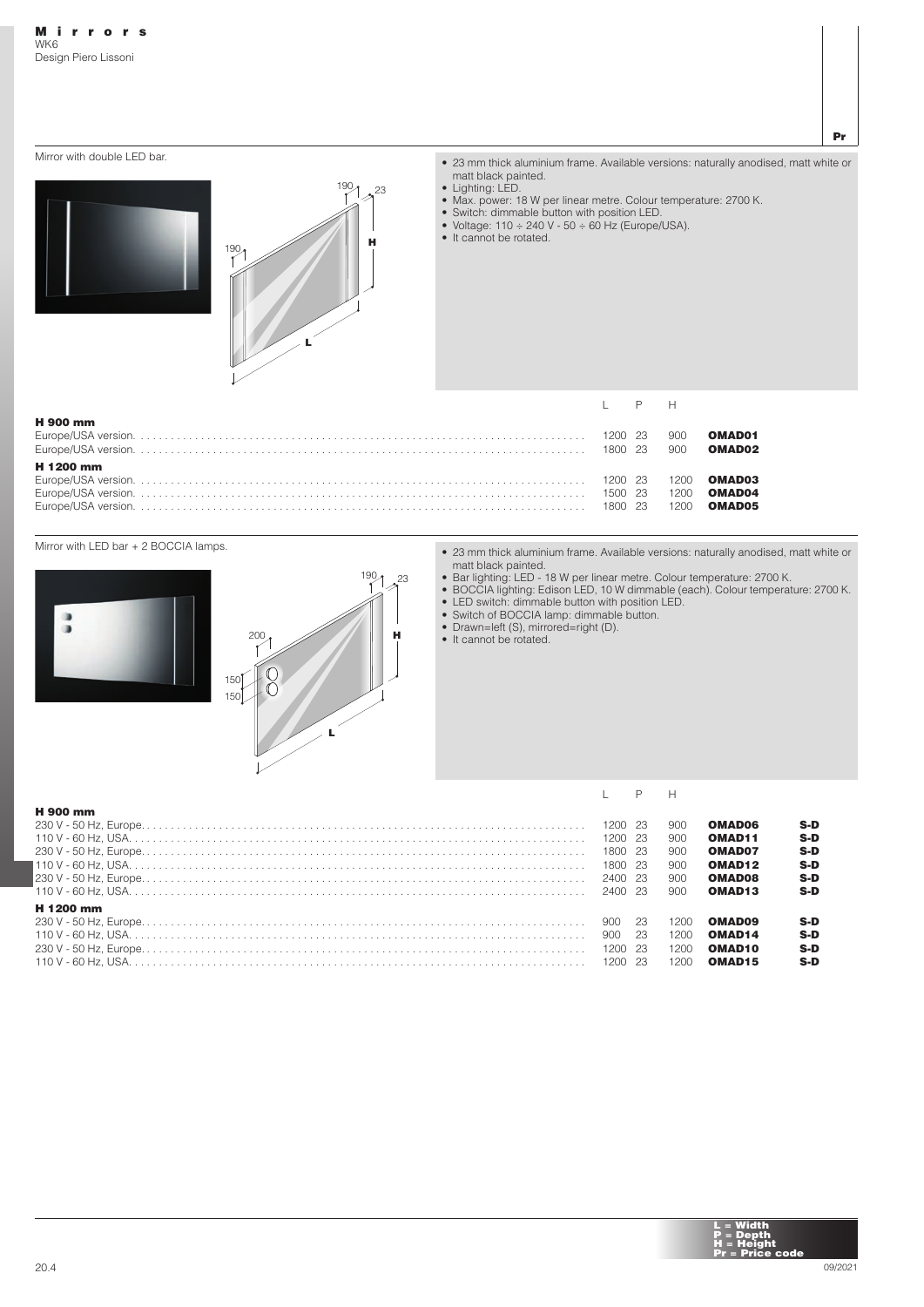

- Mirrored cabinet, single door. Cabinet in anodised aluminium.
	- Not recessed version: side panels in mirror finish.
	- Recessed version: side panels in aluminium.
	- Reversible door.
	- Customisations are not feasible.

|                             | L P H |            |              |                                |
|-----------------------------|-------|------------|--------------|--------------------------------|
| <b>Not recessed version</b> |       |            |              |                                |
|                             | 400.  | 160        | 1200         | OSAC05                         |
|                             | 400   | 160        | 1600         | OSAC07                         |
| <b>Recessed version</b>     |       |            |              |                                |
|                             | 400   | 160<br>160 | 1200<br>1600 | <b>OSACO6</b><br><b>OSACOR</b> |

## **L** 500  $~160$

Mirrored cabinet, 2 doors. • Cabinet in anodised aluminium.

• 2 internal shelves.

• Not recessed version: side panels in mirror finish.

• Recessed version: side panels in aluminium.

• Customisations are not feasible.

|                             | $\begin{array}{ccc} & & & \mathsf{P} & \mathsf{H} \end{array}$ |     |     |        |
|-----------------------------|----------------------------------------------------------------|-----|-----|--------|
| <b>Not recessed version</b> |                                                                |     |     |        |
|                             |                                                                | 160 | 500 | OSAC01 |
|                             |                                                                |     | 500 | OSAC03 |
| <b>Recessed version</b>     |                                                                |     |     |        |
|                             |                                                                | 160 | 500 | OSAC02 |
|                             |                                                                | 160 | 500 | OSAC04 |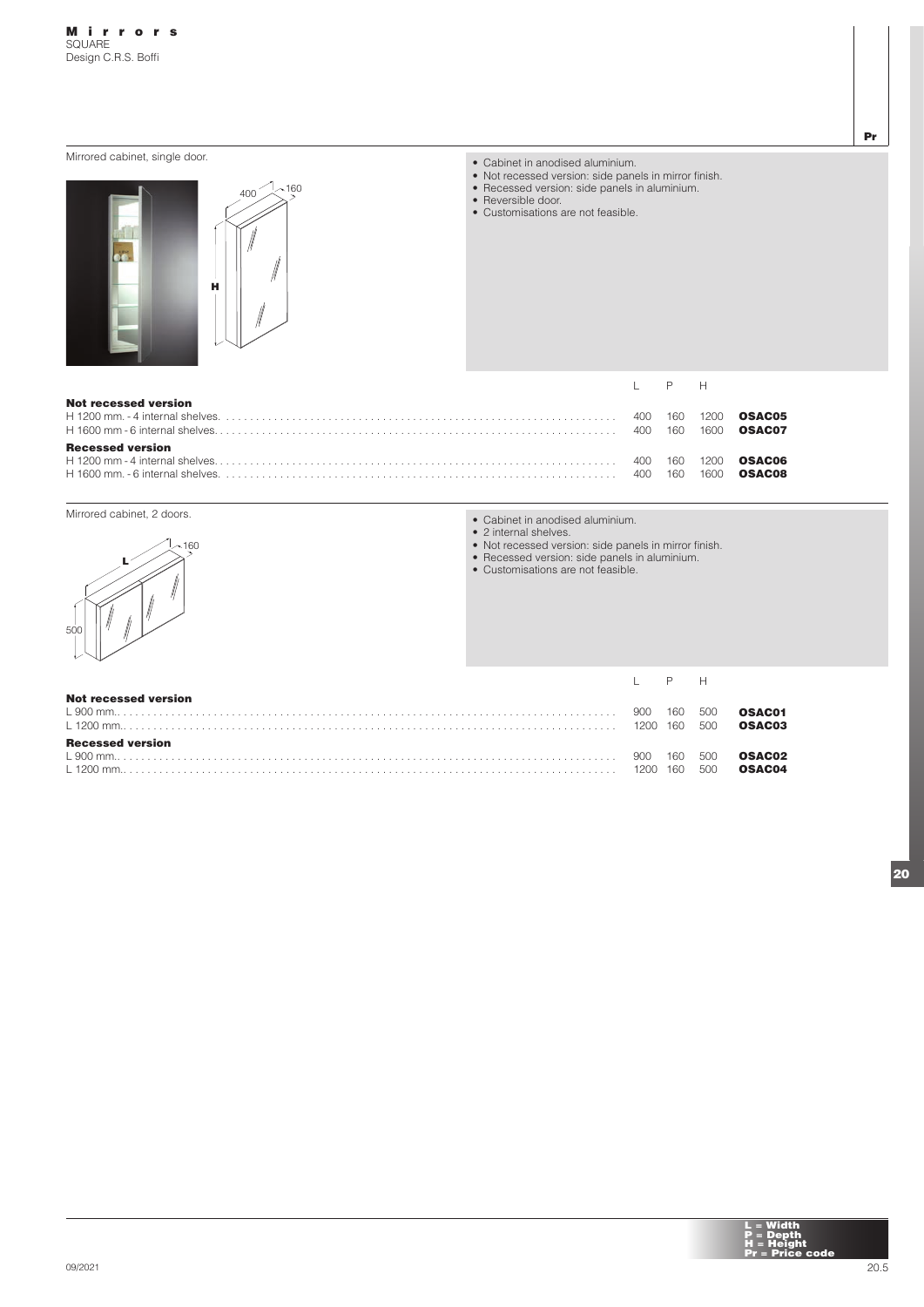

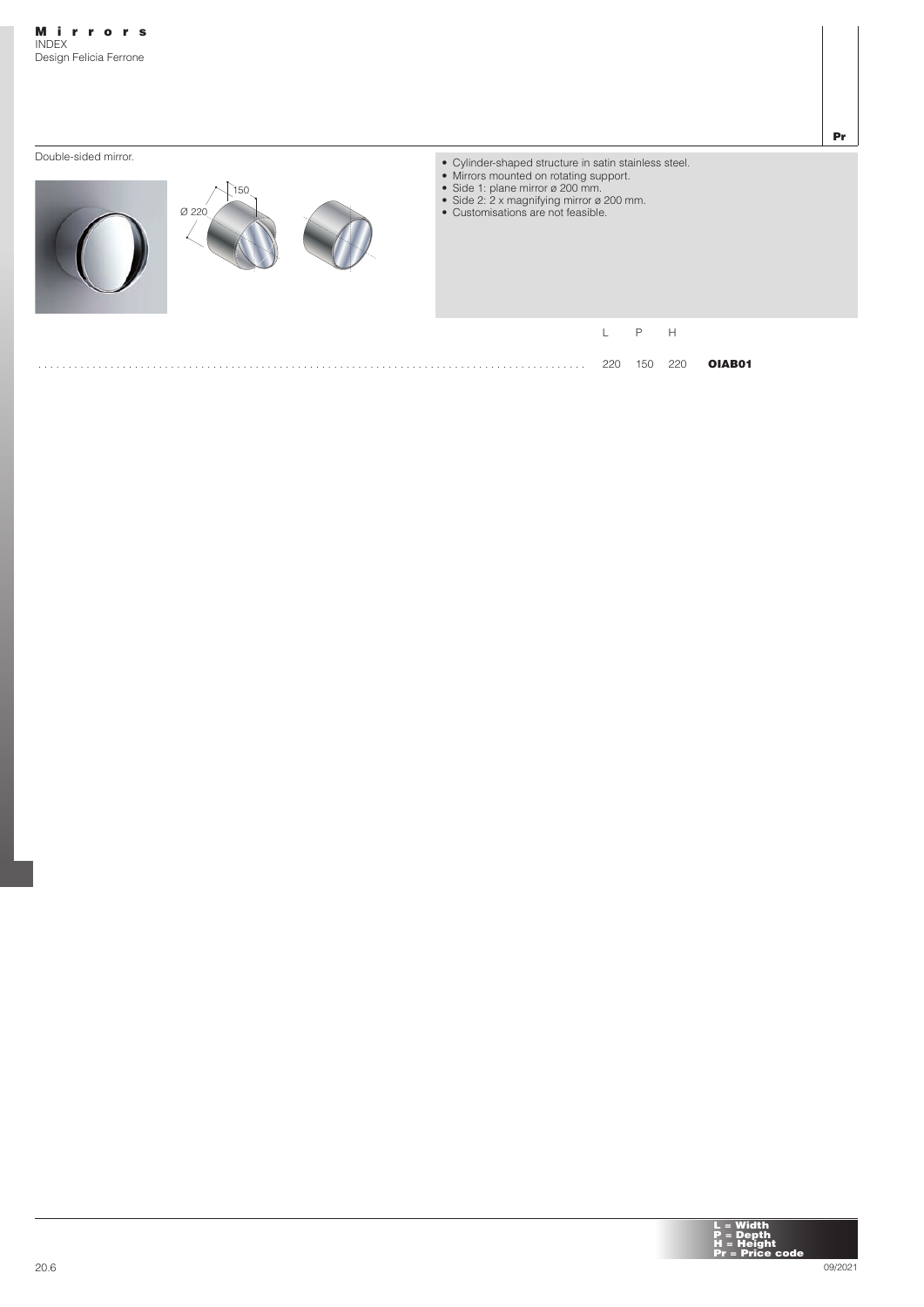

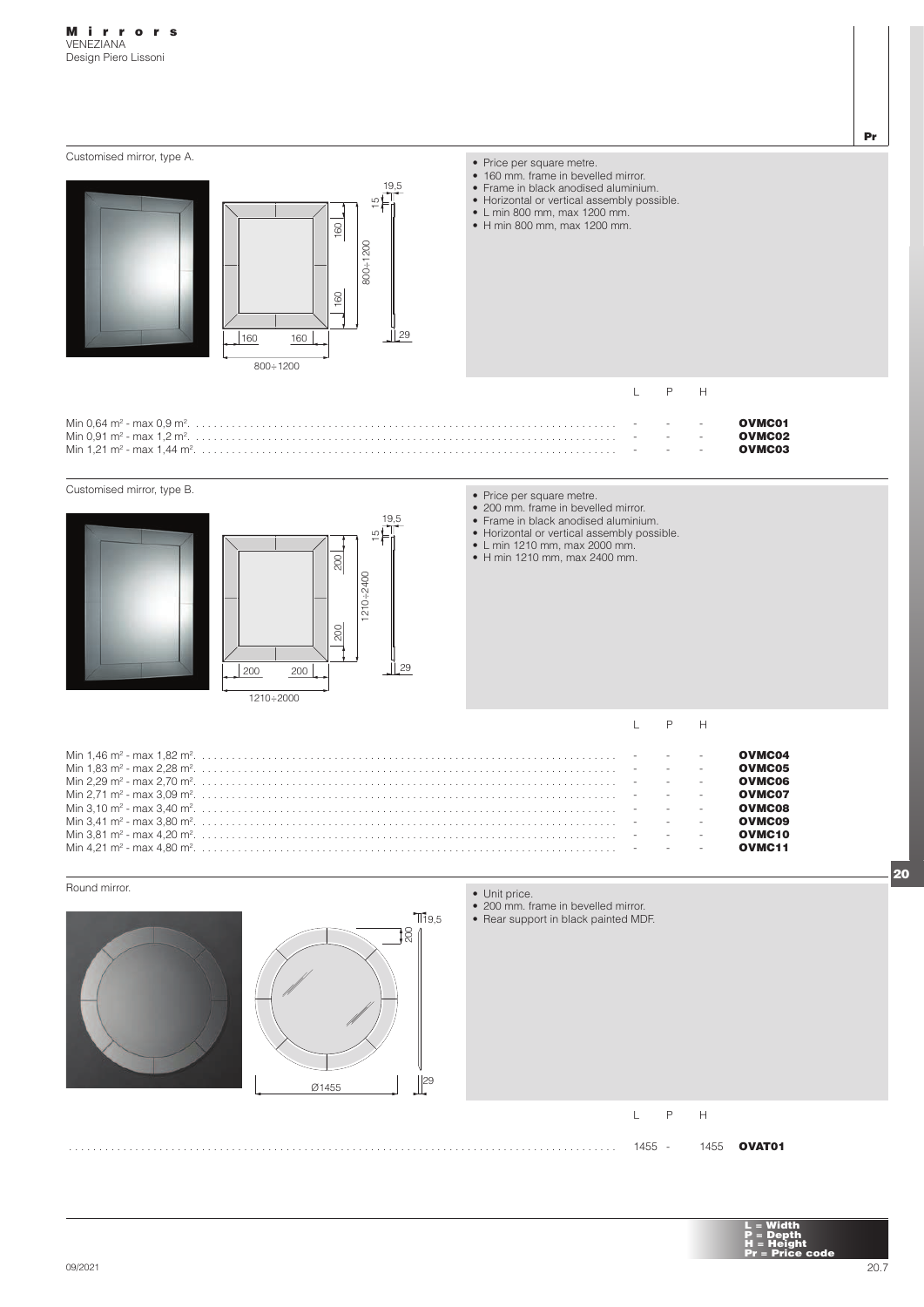

**H = Height Pr = Price code**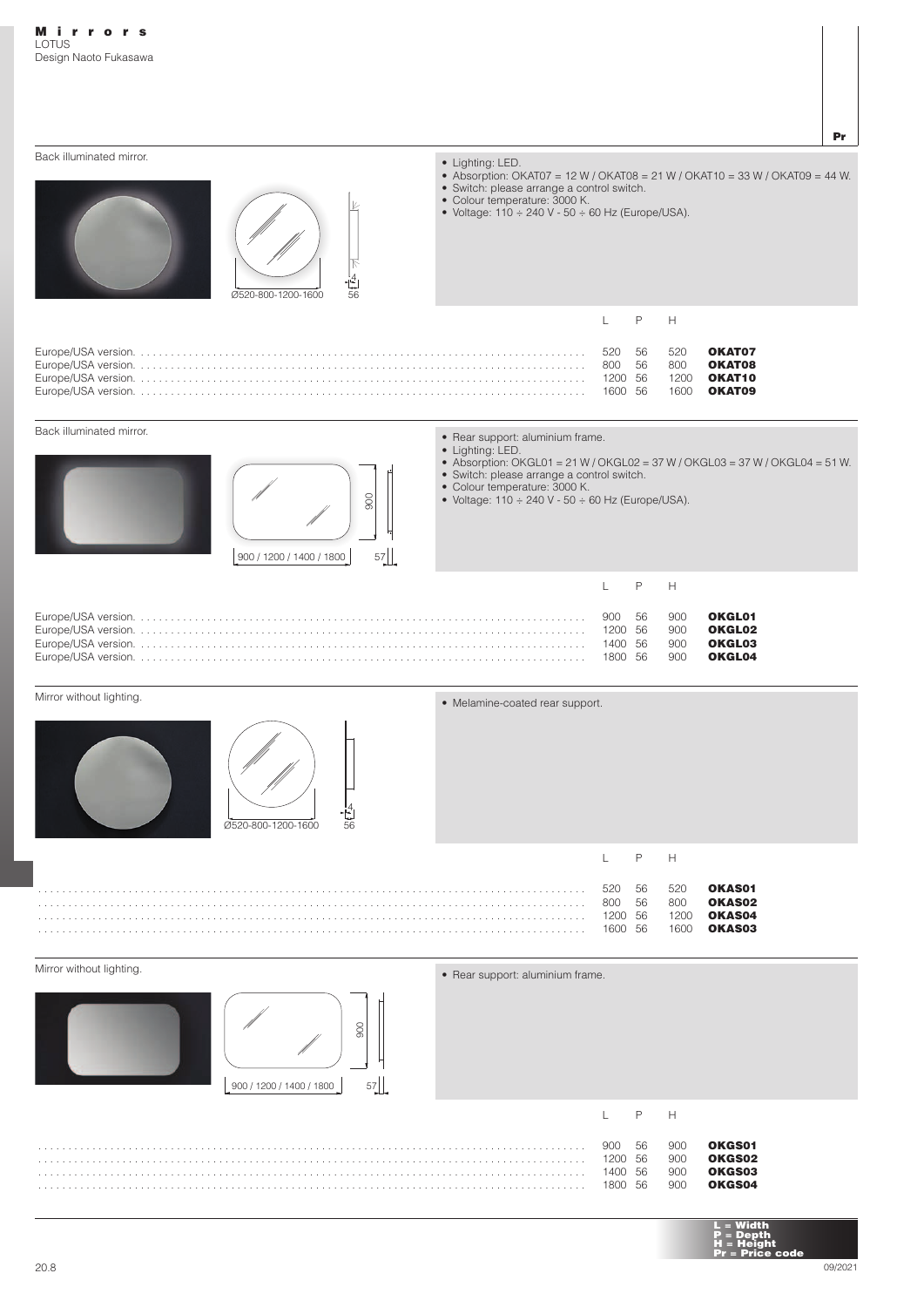

|  | Silcolak | Wood | Wood-Selection | Wood-Exclusive |
|--|----------|------|----------------|----------------|
|--|----------|------|----------------|----------------|

Back illuminated mirror + finished frame, th. 12 mm.<br>• Lighting: LED, low consumption.





236

1800

1670

1670

887 770

nr

- 
- Absorption: 1200x900 = 80 W / 1800x900 = 120 W / 900x1200 = 80 W.
- Switch: please arrange a control switch.
- Colour temperature: 2700 K.
- Voltage: 110 ÷ 240 V 50 ÷ 60 Hz (Europe/USA).
- White lacquered frame interior. Lower internal side in finish.

|           | $\begin{array}{ccc} & & P & H \end{array}$ |     |      |               |
|-----------|--------------------------------------------|-----|------|---------------|
| H 900 mm  |                                            |     |      |               |
|           | 1200 87                                    |     | 900  | <b>OQAL01</b> |
|           | 1800 87                                    |     | 900  | <b>OQAL02</b> |
| H 1200 mm |                                            |     |      |               |
|           | 900                                        | -87 | 1200 | OQAL03        |

Back illuminated mirror + finished frame, th. 12 mm.<br>• Lighting: LED, low consumption.



- Absorption: 150 W.
- Switch: please arrange a control switch.
- Colour temperature: 2700 K.
- Voltage: 110 ÷ 240 V 50 ÷ 60 Hz (Europe/USA).
- White lacquered frame interior.

|  |         | L P H |      |        |
|--|---------|-------|------|--------|
|  | 1800 87 |       | 1800 | OQAL04 |

1800

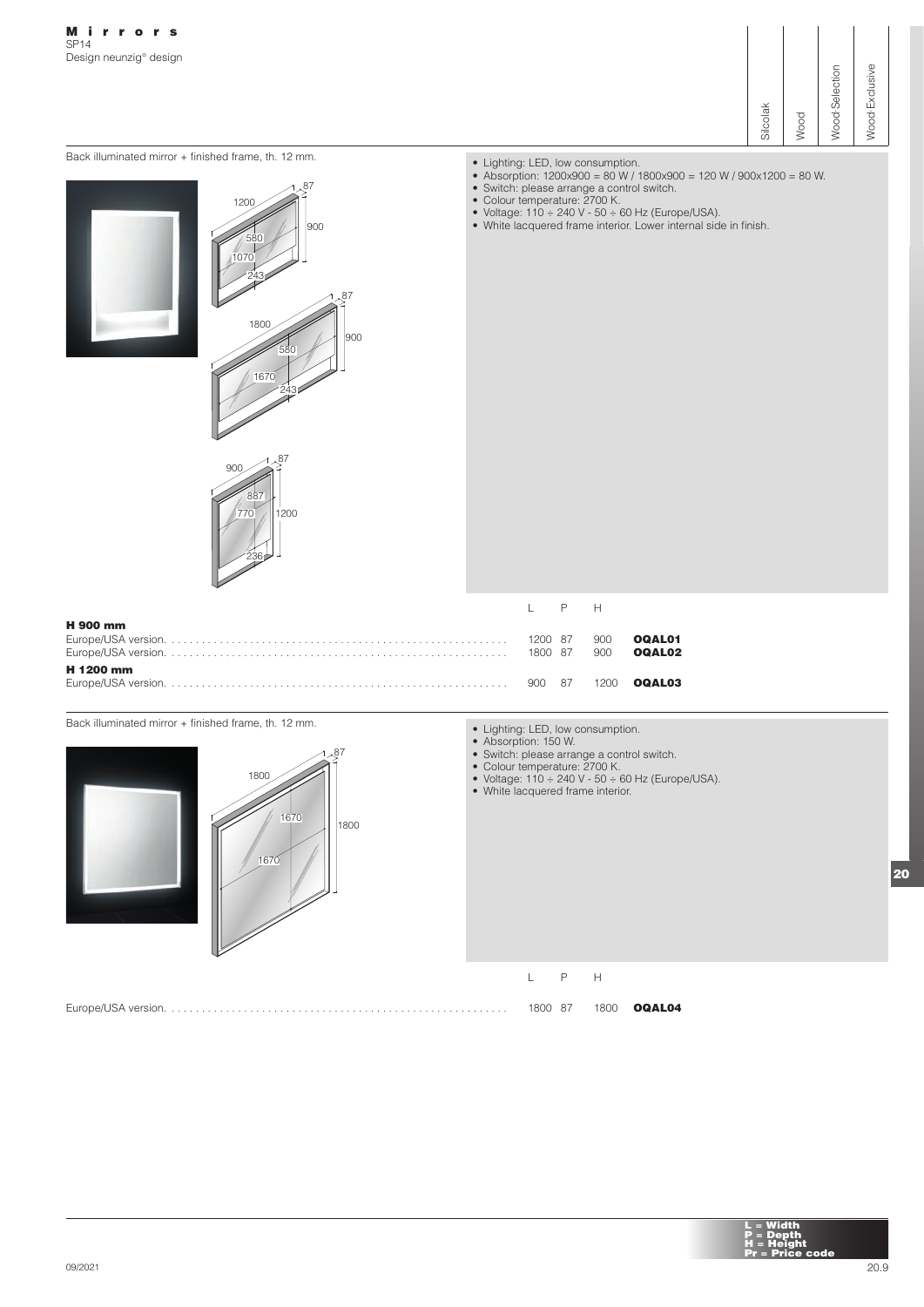

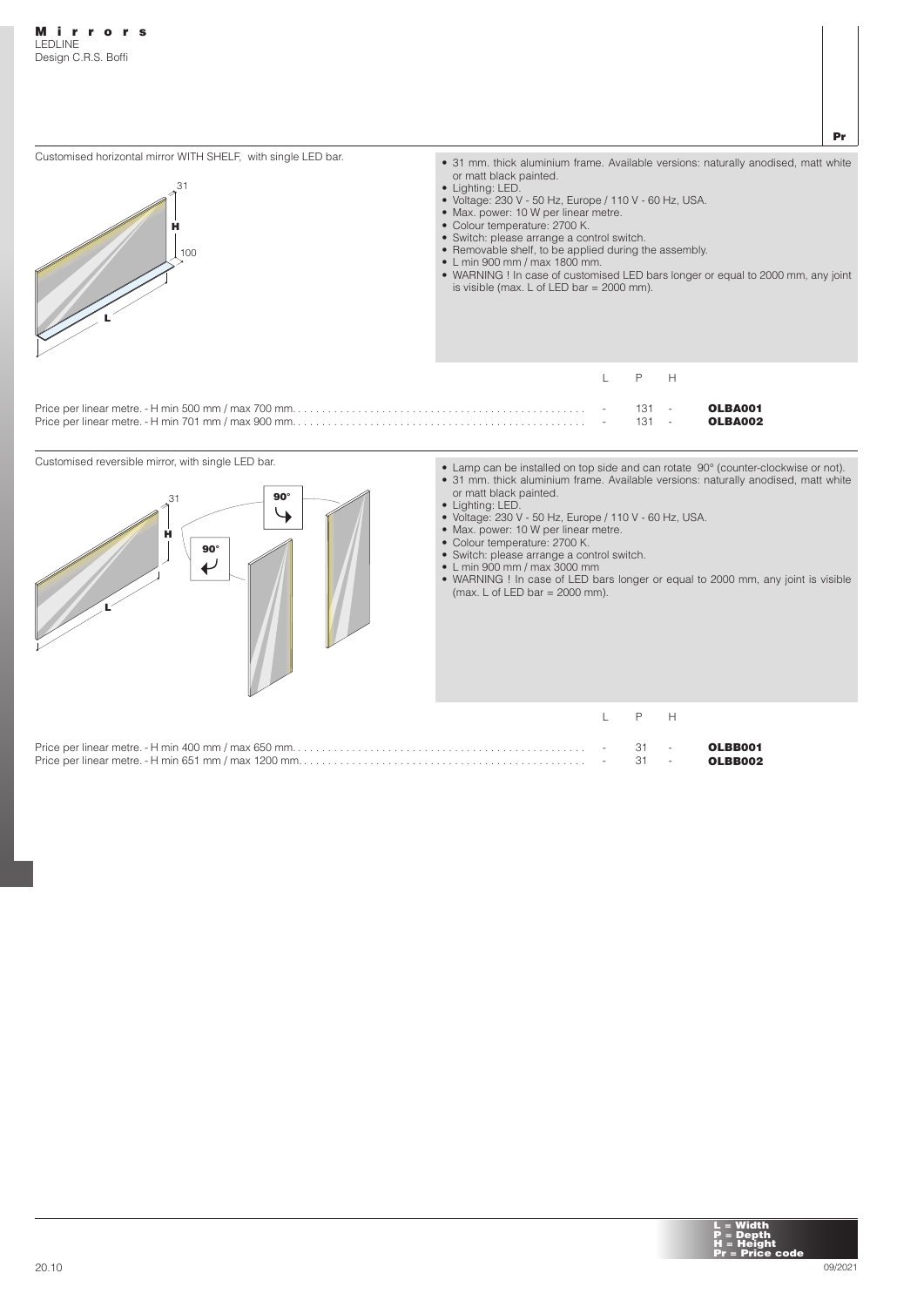**Mirrors** SOLSTICE Design Piero Lissoni CUSTOMISATIONS ARE NOT FEASIBLE.



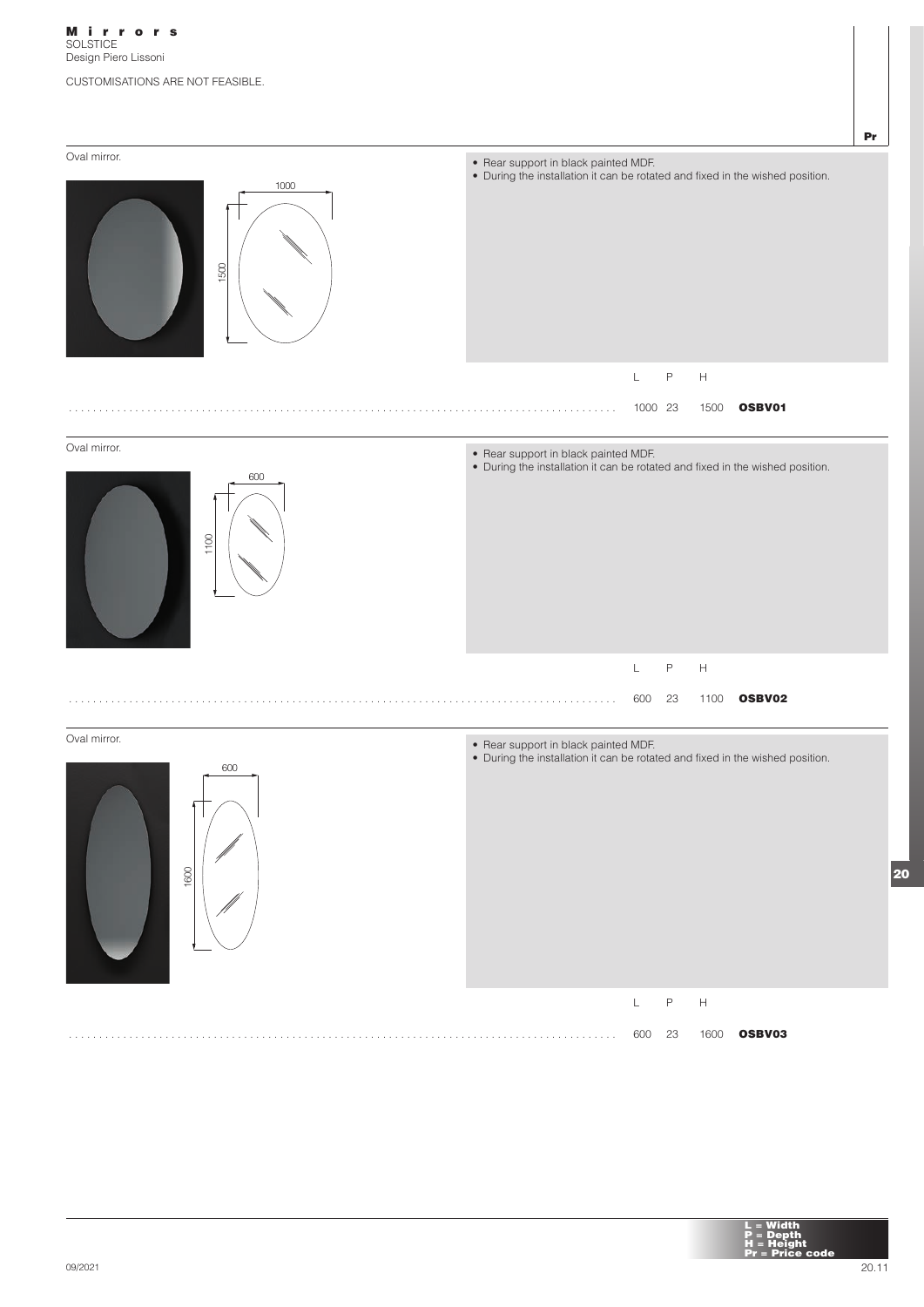**Mirrors** SOLSTICE Design Piero Lissoni CUSTOMISATIONS ARE NOT FEASIBLE.



09/2021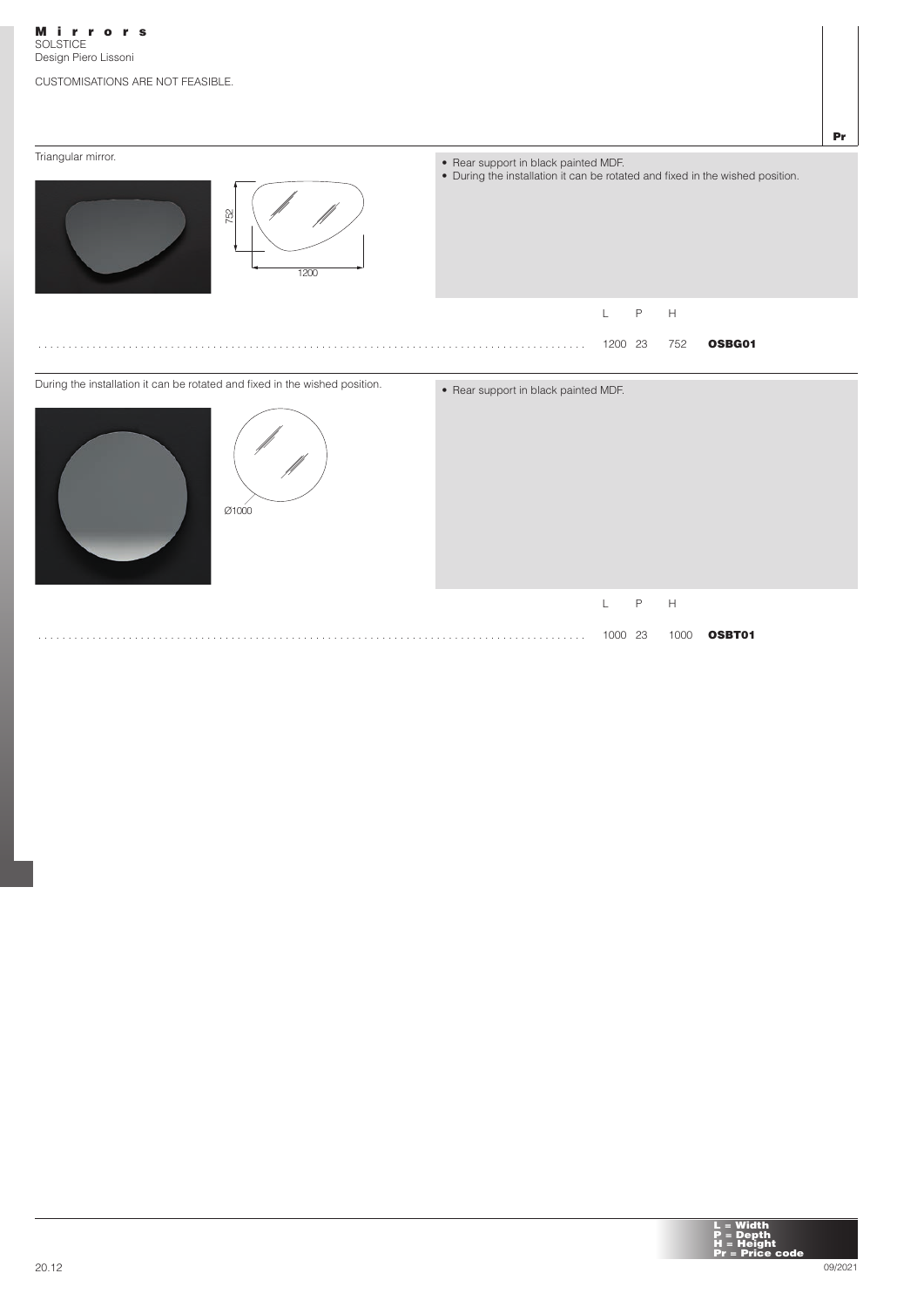**Mirrors** ELEMENTI Design Elisa Ossino CUSTOMISATIONS ARE NOT FEASIBLE.



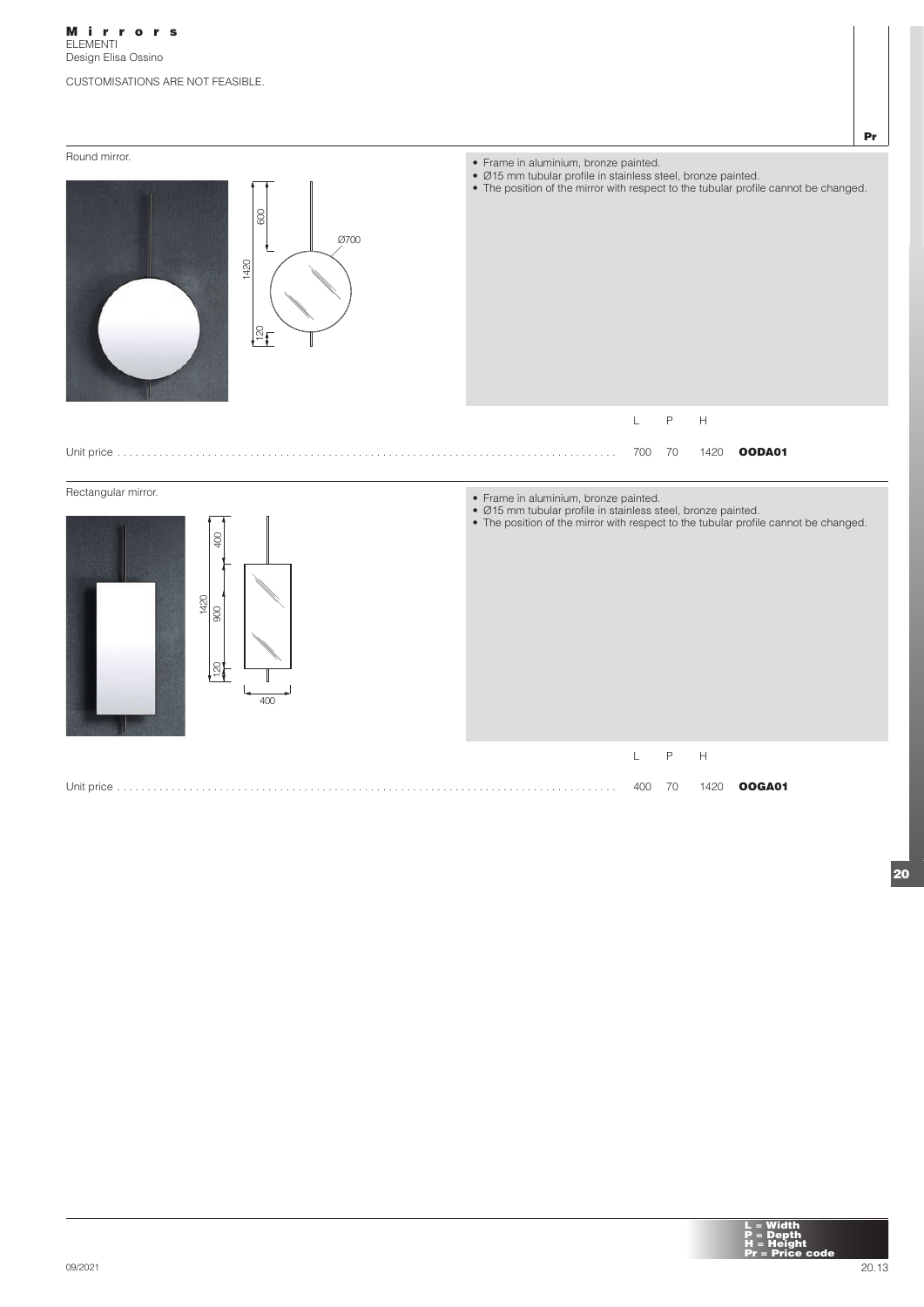Black



Wall rectangular mirror. - With LED bar.



| • Screen in opaline polycarbonate.  |  |  |
|-------------------------------------|--|--|
| • Eramo in nougher coated aluminium |  |  |

- Frame in powder-coated aluminium (embossed black) or liquid painted aluminium (brass).
- Mirror mounted on melamine panel.
- Classification: Class II, IP44
- Voltage: 110 ÷ 240 V 50 ÷ 60 Hz (Europe/USA).
- Integrated AC adapter: 24V, 60W, 50/60 Hz
- Lighting: LED.
- Max. power: 19 W per linear metre
- Luminous flux: 118 lm/W
- Colour rendering index: CRI > 85
- Colour temperature: 2700 K
- Energy class: A+
- Switch: button on the side of the lighting.
- Dimmer: Included in the switch. • Drawn=right (D), mirrored=left (S).
- 

|           |          | $\Box$ $\Box$ $\Box$ |      |        |       |
|-----------|----------|----------------------|------|--------|-------|
| H 1120 mm |          |                      |      |        |       |
|           |          |                      | 1120 | ORGB01 | S.D   |
|           |          |                      | 1120 | ORGB02 | $S-D$ |
|           |          |                      | 1120 | ORGB03 | S.D   |
| H 1310 mm |          |                      |      |        |       |
|           |          |                      | 1310 | ORGB04 | S.D   |
|           |          |                      | 1310 | ORGB05 | $S-D$ |
|           | $1675 -$ |                      |      |        | S.D   |

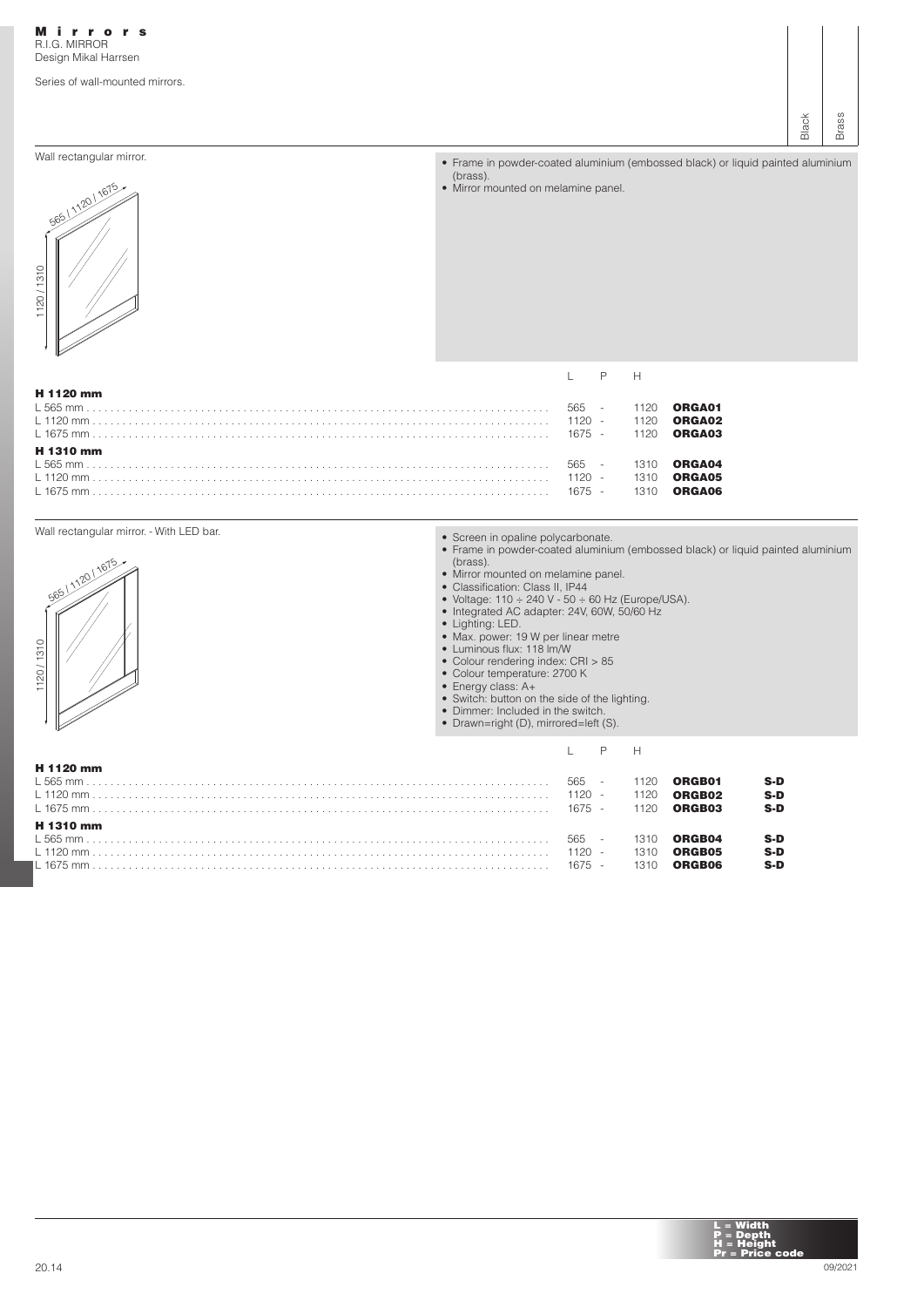Wall rectangular mirror, with horizontal bar. • Frame in powder-coated aluminium (embossed black) or liquid painted aluminium (brass). • Mirror mounted on melamine panel.<br> $650^{11120}$ 2172 L<sub>PH</sub> **H 2172 mm** L 650 mm . . . . . . . . . . . . . . . . . . . . . . . . . . . . . . . . . . . . . . . . . . . . . . . . . . . . . . . . . . . . . . . . . . . . . . . . . . . . . 650 - 2172 **ORGA07** L 1120 mm ............................................................................ 1120 - 2172 **ORGA08** Wall rectangular mirror, with horizontal bar. - With LED bar. • Screen in opaline polycarbonate. • Frame in powder-coated aluminium (embossed black) or liquid painted aluminium (brass). • Mirror mounted on melamine panel. • Classification: Class II, IP44 • Voltage: 110 ÷ 240 V - 50 ÷ 60 Hz (Europe/USA). • Integrated AC adapter: 24V, 60W, 50/60 Hz • Lighting: LED. • Max. power: 19 W per linear metre • Luminous flux: 118 lm/W • Colour rendering index: CRI > 85 • Colour temperature: 2700 K • Energy class: A+ • Switch: button on the side of the lighting. • Dimmer: Included in the switch. • Drawn=right (D), mirrored=left (S). 650 / 1120 2172 **Mirrors** R.I.G. MIRROR Design Mikal Harrsen Series of wall-mounted mirrors. Black Brass

|           |       | $\begin{array}{ccc} \begin{array}{ccc} \end{array} & \mathsf{p} & \end{array}$ |             |  |
|-----------|-------|--------------------------------------------------------------------------------|-------------|--|
| H 2172 mm |       |                                                                                |             |  |
|           | 650 - |                                                                                | 2172 ORGB07 |  |
|           |       |                                                                                | 2172 ORGB08 |  |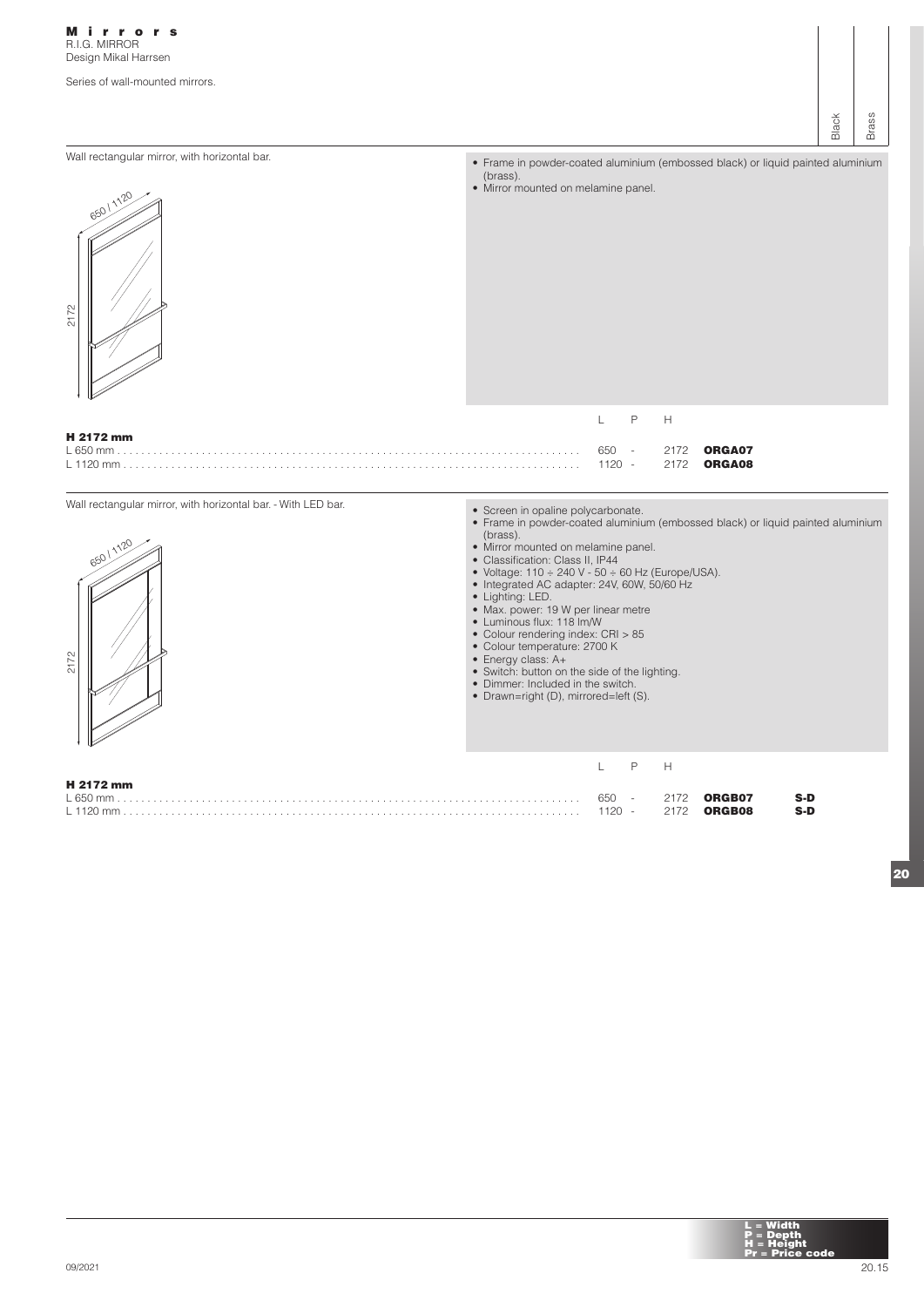

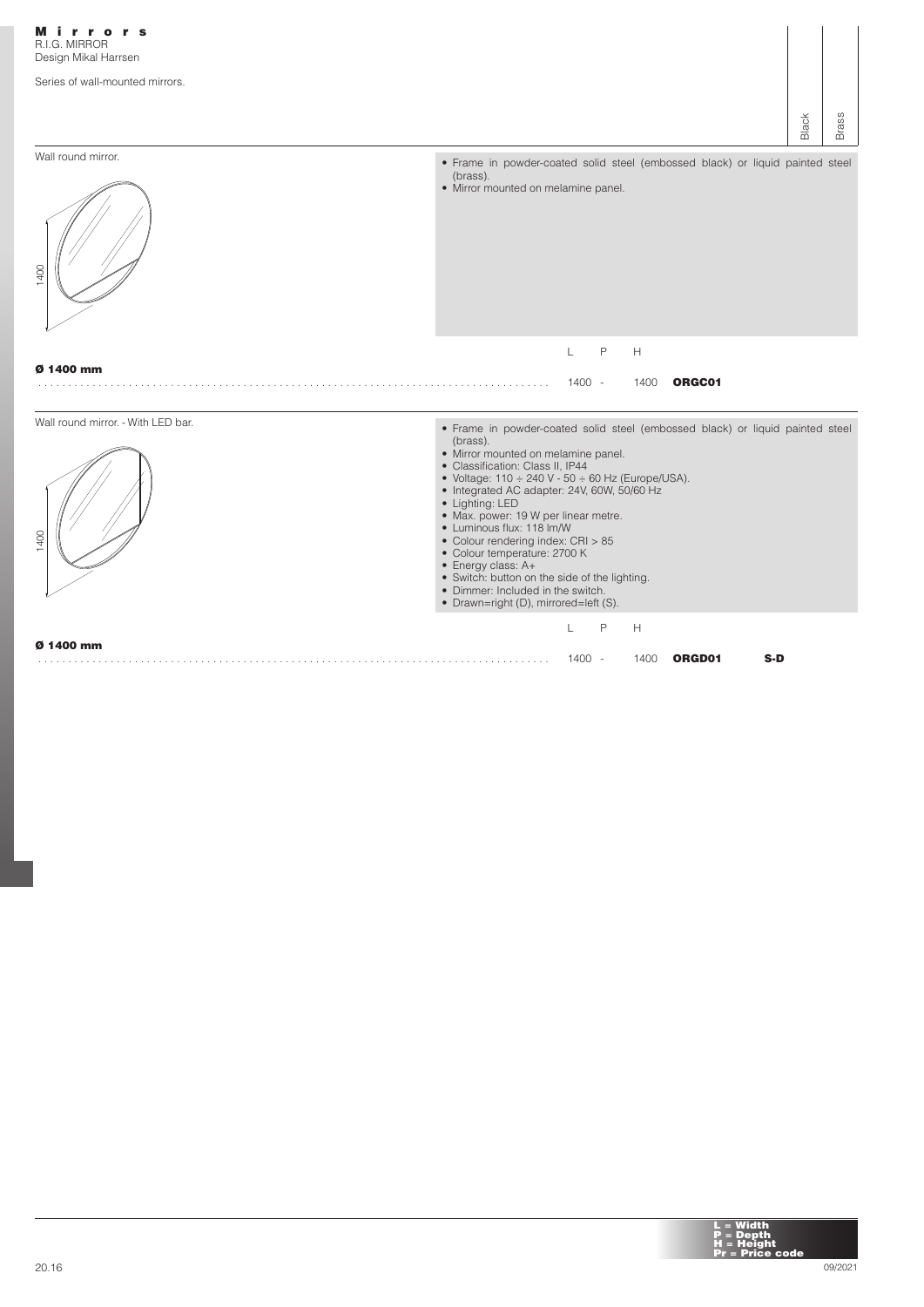